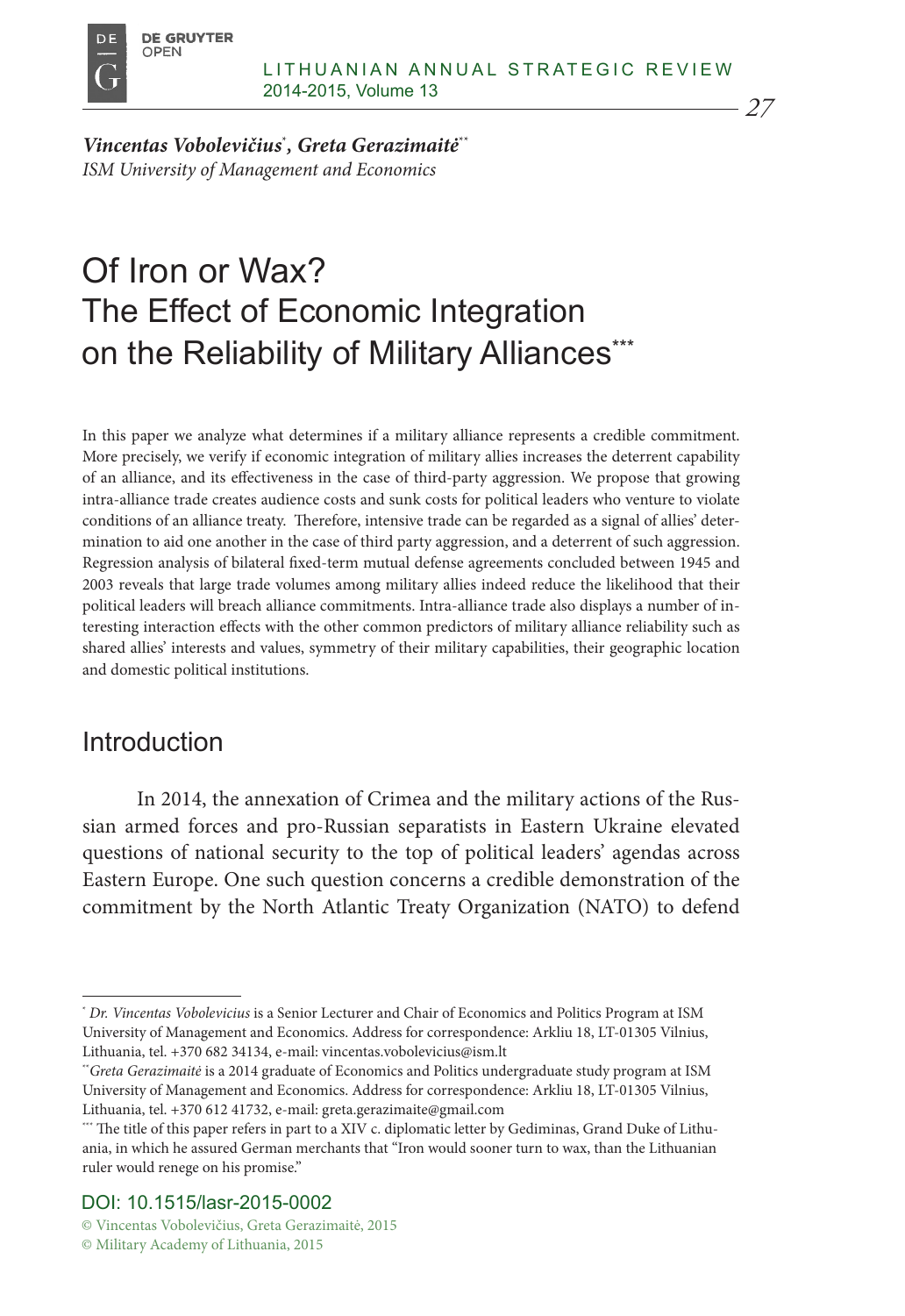its eastern allies – both for potential enemies<sup>1</sup> and for the citizens of Eastern European NATO member countries.<sup>2</sup>

This question—whether military alliances are reliable in the face of threats to the sovereignty or the territorial integrity of their members—has been the subject of much research. In addition to studying variation in the reliability of military agreements (Alan N. Sabrosky<sup>3</sup>, Alastair Smith<sup>4</sup>), scientists have focused on various factors that determine the efficiency of military alliances, including polarity of the international system (Louis Rene Beres<sup>5</sup>), the different types and specifications of alliance agreements (Brett Ashley Leeds, Andrew G. Long and Sara McLaughlin Mitchell<sup>6</sup>), domestic politics and political institutions within allied countries (Kurt Taylor Gaubatz<sup>7</sup>; Erik Gartzke and Kristian Skrede Gleditsch $^{\rm 8}$ ; Leeds, Michaela Mattes and Jeremy S. Vogel $^{\rm 9}$ ), and the symmetry of military capabilities of allied states (James D. Morrow<sup>10</sup>; Jaewook Chung<sup>11</sup>).

The aim of our paper is to contribute to the existing literature by answering whether the reliability of military agreements depend upon the economic integration of allied countries. More precisely, we study whether larger volumes of intra-alliance trade, *ceteris paribus*, lead to a longer successful existence of an alliance and to the fulfilment of its obligations under the provisions of a military alliance agreement.

Treaties that regulate military obligations of countries often overlap

<sup>&</sup>lt;sup>1</sup> LRT Radijo laida "Ryto garsai", *D. Grybauskaitė: prie mūsų artėja grėsmė, todėl būtina imtis priemonių [D. Grybauskaite: A Threat Is Approaching Us, Thus It Is Necessary to Take Actions],* 2014 July 22, http://www.delfi.lt/news/daily/lithuania/d-grybauskaite-prie-musu-arteja-gresme-todel-butina-imtis-

priemoniu.d?id=65353372, 2014 09 15.<br><sup>2</sup>www.DELFI.lt, *Lietuviai nori NATO karių [Lithuanians Want NATO Soldiers],* 2014 August 1, http://www. delfi.lt/news/daily/lithuania/lietuviai-nori-nato-kariu.d?id=65455574, 2014 09 15. 3

<sup>&</sup>lt;sup>3</sup> Sabrosky A.N., "Interstate Alliances: Their Reliability and the Expansion of War" in Singer J.D., ed., *The Correlates of War II: Testing Some Realpolitik Models*, New York: Free Press, 1980, p. 161-198. 4

Smith A., "Alliance Formation and War", *International Studies Quarterly* 39, 1995, p. 405-425. 5

<sup>&</sup>lt;sup>5</sup> Beres L.R., "Bipolarity, Multipolarity, and the Reliability of Alliance Commitments", *The Western Political Quarterly* 25 (4), 1972, p. 702-710.

<sup>6</sup> Leeds B.A., Long A.G. & McLaughlin Mitchell S., "Reevaluating Alliance Reliability: Specific Threats, Specific Promises", *The Journal of Conflict Resolution* 44 (5), 2000, p. 686-699.

<sup>7</sup> Gaubtaz K.T., "Democratic States and Commitment in International Relations", *International Organization* 50 (1), 1996, p. 109-139.

Gartzke E. & Gleditsch K.S., "Why Democracies May Actually Be Less Reliable Allies", *American Journal of Political Science* 48 (4), 2004, p. 775-795.

<sup>9</sup> Leeds B.A., Mattes M. & Vogel J.S., "Interests, Institutions, and the Reliability of International *Commitments*", *American Journal of Political Science* 53 (2), 2009, p. 461-476.

<sup>&</sup>lt;sup>10</sup> Morrow J.D., "Alliances and Asymmetry: An Alternative to the Capability Aggregation Model of Alliances", *American Journal of Political Science* 35 (4), 1991, p. 904-933.<br><sup>11</sup> Chung J., "The Power Distribution between Allies, Alliance Politics and Alliance Duration", Doctoral

Thesis Defense at Rice University, Houston, August 11, 2014.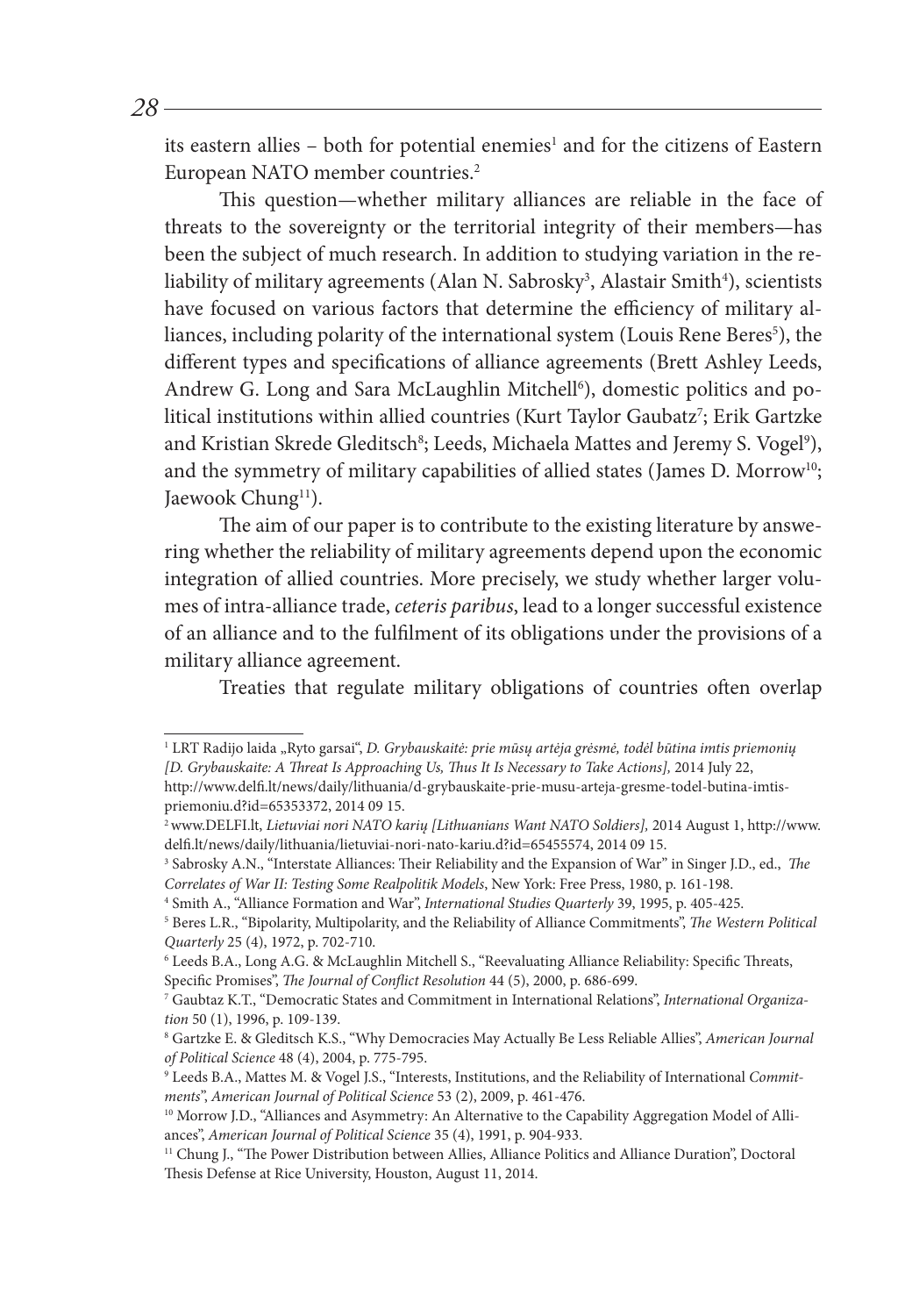with agreements that govern international trade. Of 571 bilateral military alliances signed between 1816 and 2000, 52 agreements also liberalized trade between alliance members<sup>12</sup>. Regional trade agreements are also often similar to military alliances: trading countries promise not to fight each other and not to support any attacks by third parties on their trade partners<sup>13</sup>. Such treaties are usually economically effective: countries that cooperate militarily and economically with each other report a higher growth in bilateral trade volume than countries without analogous treaties<sup>14</sup>. However, small but politically important allies sometimes impose protectionist measures on larger alliance partners<sup>15</sup> and piggyback on their investments into military capabilities<sup>16</sup>.

Joanne Gowa and Edward D. Mansfield<sup>17</sup> propose that the links between military and trade affairs can be explained by the security that a military alliance provides for trade partners. Business communities do not expect allies to engage in hostile actions against each other; therefore they invest in trade between their home markets and those of their allies. However, this explanation does not answer the question of why leaders who sign military alliance agreements sometimes commit themselves to liberalizing trade with their allies rather than simply allowing trade to evolve, as the Gowa and Mansfield<sup>18</sup> mechanism would suggest. We claim that leaders of allied countries seek to expand mutual trade because it signals commitment to fulfilling mutual military obligations.

Although the economic and military power of allies is an important factor in the successful existence of an alliance, this power can only have an effect when potential aggressors believe that powerful allies will actually help each other. For example, Germany's decision to attack Poland in 1939 was determined not by the lack of military strength of Poland's allies—the United Kingdom and France—but by Hitler's belief that the large European countries would not

<sup>&</sup>lt;sup>12</sup> Poast P. & Koremenos B. "When Will States Include Trade Cooperation Provisions In Military Alliance Treaties? Relative Capabilities and the Enforcement Problem", October 25, 2007, http://sitemaker.umich. edu/nis2007/archive/da.data/000000000000000000000000000000000000000002072774/File/trade\_ alliances\_-\_12.0.doc, 2014 09 15.

<sup>13</sup> Powers K.L., "Regional Trade Agreements as Military Alliances", *International Interactions* 30, 2004, p. 373-395.

<sup>14</sup>Long A.G. & Leeds B.A., "Trading for Security: Military Alliances and Economic Agreements", *Journal of Peace Research* 43, 2006, p. 433-451.

<sup>15</sup>Wolford S. & Kim M., "Alliances and the High Politics of International Trade", May 3, 2012, http://spot. colorado.edu/~moonhawk/research/WolfordKim-Alliances.pdf, 2014 09 15.

<sup>16</sup> Sandler T. & Shimizu H., "NATO Burden Sharing 1999-2010: An Altered Alliance", *Foreign Policy Analysis* 10, 2014, p. 43-60.

<sup>17</sup> Gowa J. & Mansfield E.D., "Alliances, Imperfect Markets, and Major-Power Trade", *International Organization* 58 (4), 2004, p. 775-805.

<sup>18</sup> *Ibidem*, p. 775-805.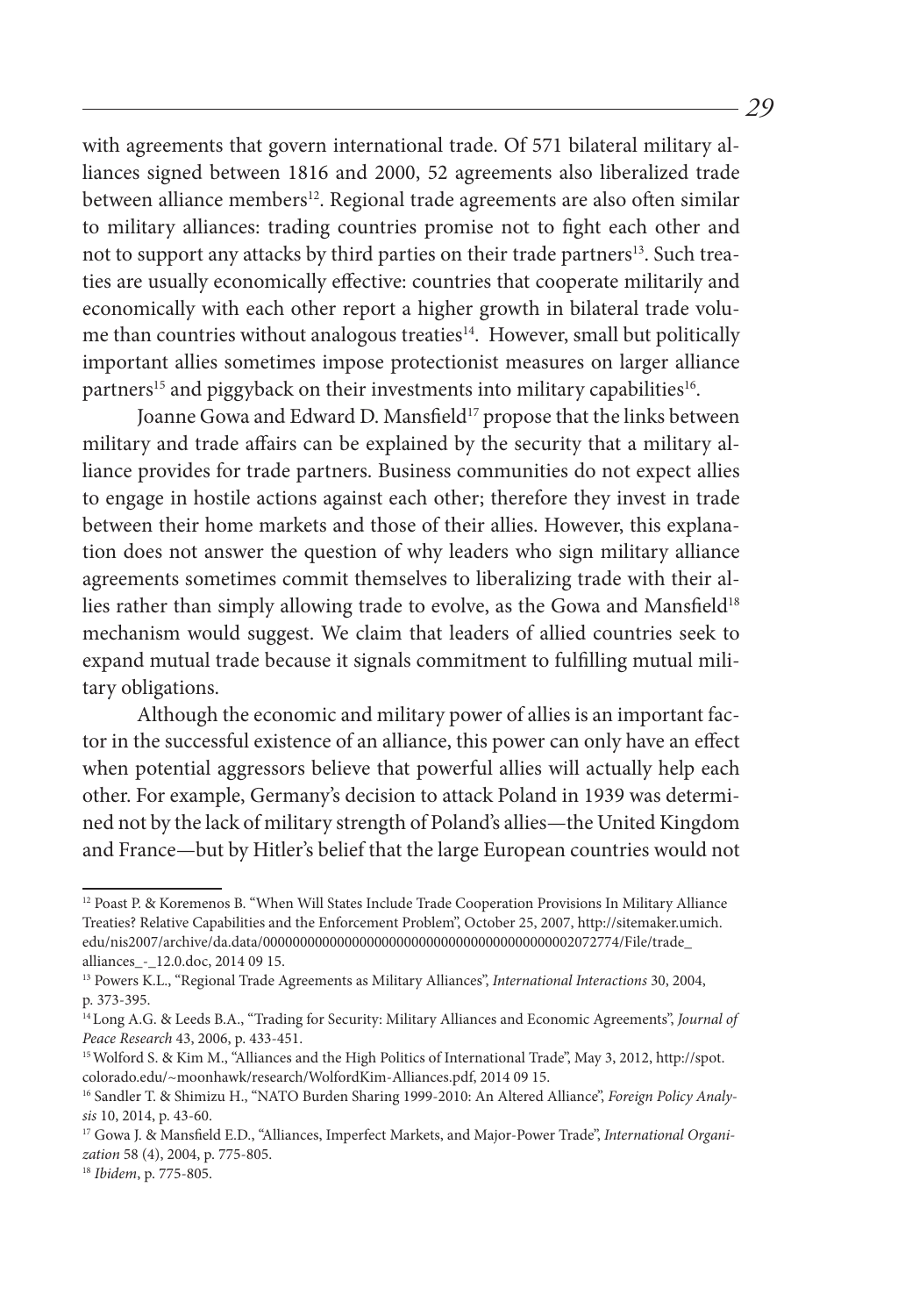fulfil their promise to help Poland if its independence was in danger<sup>19</sup>.

In our opinion, growing volumes of trade send a signal to potential enemies that members of a military alliance are likely to help each other if conditions specified in the alliance agreement occur. Hence, together with the impact of economic integration on alliance power dynamics, the signaling effect of growing trade should reduce the probability of aggression against trading allies and increase the probability that, if such aggression occurs, those allies will fight together.

We detail this hypothesis in the following part of our paper. Next we conduct an empirical study, comparing trade volumes between member states of 61 fixed-term bilateral military alliances, with the probability that these alliances successfully performed their functions up to their termination date. The demonstration of such an empirical link would be important not only as a contribution to the academic literature, but also as instruction for political leaders. If economic integration truly gives pause to potential enemies and ensures the fulfilment of alliance obligations, countries should create strong incentives for businesses to establish close connections with partners in other alliance member-states.

### 1. Theoretical Argument

Following the example of Leeds, Jeffrey M. Ritter, McLaughlin Mitchell and Long, we define a military alliance as a "written agreement, signed by official representatives of at least two independent states, that include promises to aid a partner in the event of military conflict, to remain neutral in the event of conflict, to refrain from military conflict with one another, or to consult/ cooperate in the event of international crises that create a potential for military conflict" 20. Such agreements can be interpreted as signals by country leaders that they will use military action in support of their allies under the conditions specified in their alliance treaties $21$ .

Since fulfillment of such obligations inevitably results in considerable material and human cost, the leaders that sign military agreements may not

<sup>19</sup> Ferguson N., "The Pity of Peace: The Origins of the Second World War Revisited ", April 19, 2006, http:// dev.wcfia.harvard.edu/sites/default/files/Ferguson\_PityofPeace.pdf, 2014 09 15. 20 Leeds B.A., Ritter J.M., McLaughlin Mitchell S. & Long A.G., "Alliance Treaty Obligations and Provi-

sions, 1815-1944", *International Interactions* 28, 2002, p. 238.

<sup>21</sup> Morrow J.D., "Modeling the Forms of Cooperation: Distribution Versus Information", *International Organization* 48, 1994, p. 387-423.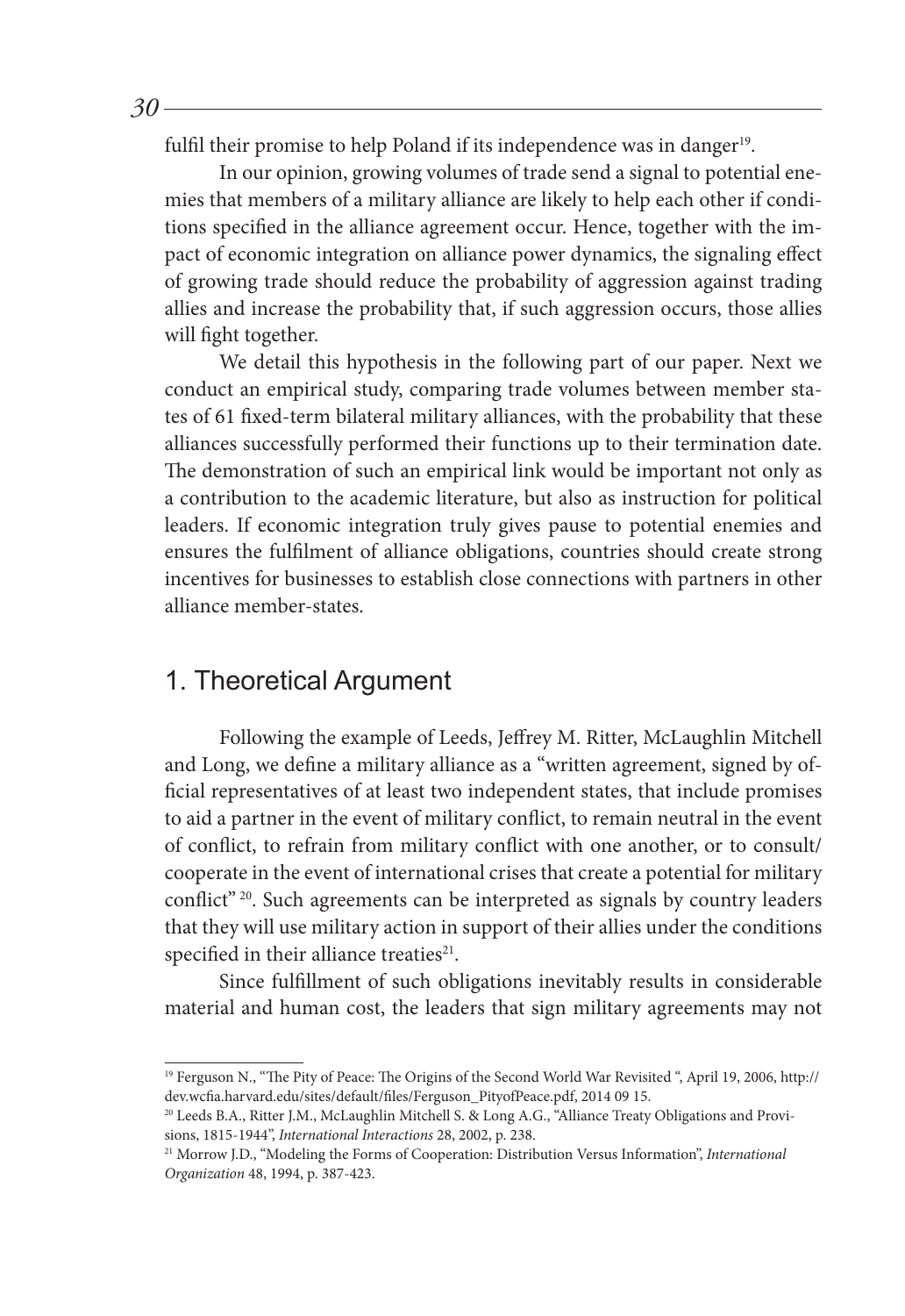want to meet these obligations in the future. We assume that country leaders enter military alliances, hoping that the joint power of allies and the demonstrated commitment to its use will deter possible aggressors, allowing the leaders to avoid not only the obligation to defend their partners, but also a military attack on their own territory. From this perspective, a successful military alliance is not the one that provides support to a member under attack, but rather an alliance that does not have to face any of the contingencies laid out in its treaty<sup>22</sup>. Potential aggressors, however, might underestimate the determination of allies to defend each other. Therefore, we assume that a successful alliance is either capable of deterring third-party attacks on its members or is prepared to fight together in the case of such an attack.

Yet, it is obvious that the deterrent qualities of an alliance may appeal not only to reliable partners who would help each other when needed, but also to opportunistic country leaders who would violate the treaty obligations in the face of military aggression. So why then should potential enemies believe that a military alliance is worth more than the paper on which it is signed? How can military alliances founded upon credible commitments be differentiated from cheap talk?

Under anarchy, typical of international politics, a country's commitment is perceived as credible if that country's leader incurs cost after breaking it<sup>23</sup>. The higher a leader's cost of breaking a commitment, the more credible the country's commitment becomes. Two common ways to ensure that a leader will get punished for breaking provisions of an international commitment are audience costs and sunk costs<sup>24</sup>.

Leaders who sign mutual defense agreements incur audience costs because they publicly commit themselves to providing military support for their allies, should the circumstances listed in the treaty occur<sup>25</sup>. If politicians did not fulfil this obligation, voters could punish them for undermining a country's international prestige. Such a mechanism for punishing unreliable leaders is, of course, more typical of democracies where citizens can influence whether political leaders remain in power<sup>26</sup>. However, more recent studies propose that voters do not have a unanimous opinion on changes in their country's foreign

<sup>&</sup>lt;sup>22</sup> Bueno De Mesquita B., *Principles of International Politics*, Washington, DC: CQ Press, 2009.<br><sup>23</sup> Slantchev B.L., *Military Threats: The Costs of Coercion and the Price of Peace*, Cambridge: Cambridge

University Press, 2011.

<sup>24</sup> Fearon J.D., "Signaling Foreign Policy Interests: Tying Hands versus Sinking Costs", *Journal of Conflict Resolution* 41, 1997, p. 68-90.

<sup>25</sup> *Ibidem.*

<sup>&</sup>lt;sup>26</sup> Tomz M., "Domestic Audience Costs in International Relations: An Experimental Approach", October 2005, http://web.stanford.edu/~tomz/pubs/tomz-audcosts-2005-10-26a.pdf, 2014 09 15.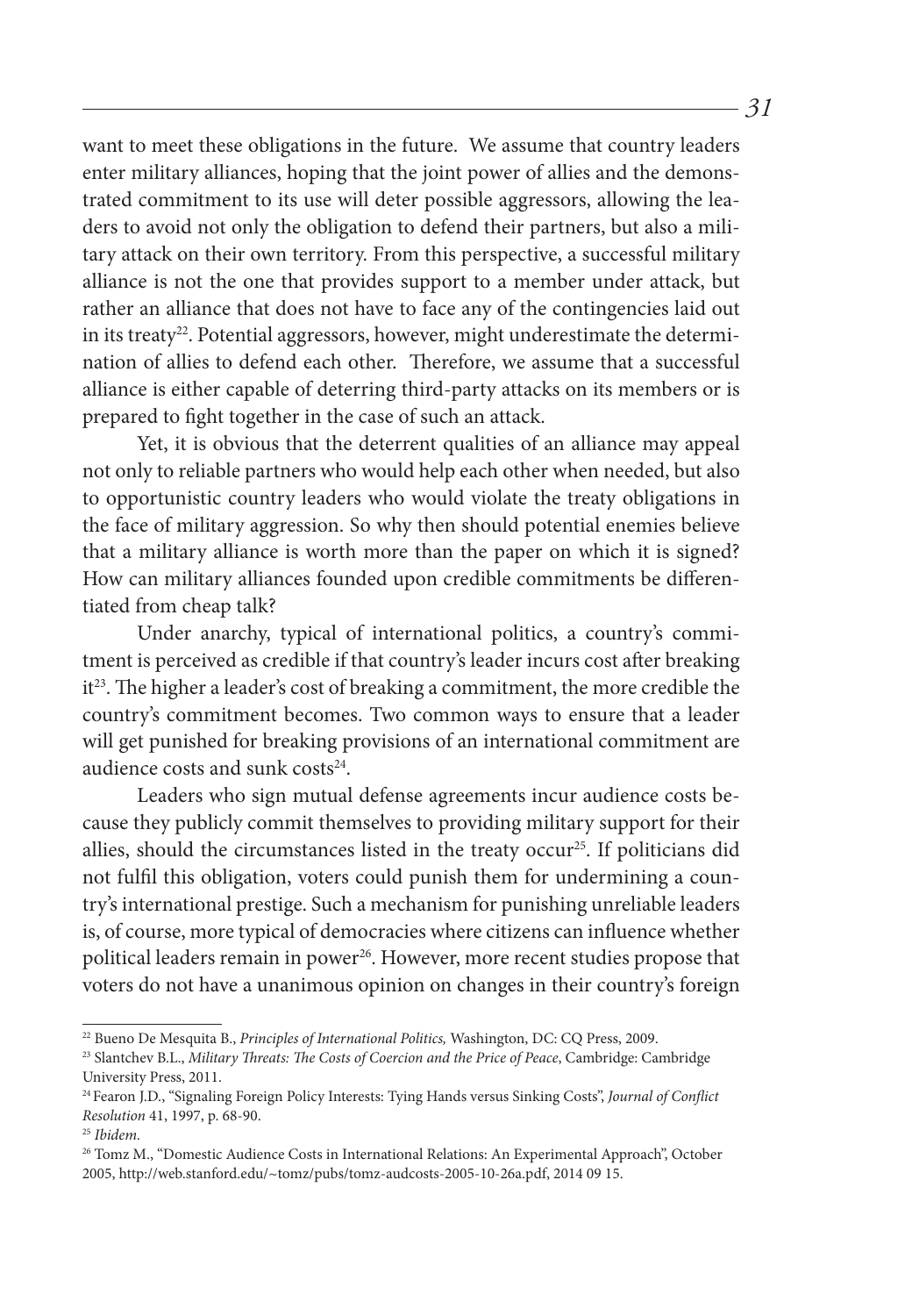policy, and thus politicians who have broken military agreements do not necessarily get punished during elections<sup>27</sup>.

The reputation of a leader who has not fulfilled his obligations can be undermined not only in the eyes of voters, but also of an "audience" comprised of leaders of other alliance members or leaders of third countries. For example, the refusal of the United States of America, despite the previous agreement by the Eisenhower administration to provide military support for France fighting the communist Vietnamese insurgency in 1954, lead President de Gaulle to decide that the U.S. was an unreliable partner, and became one of the reasons to terminate French membership of NATO<sup>28</sup>.

An alternative way of punishing a commitment-breaking leader has to do with sunk costs. If a country has invested a lot of resources in strengthening the military capabilities of an alliance, the failure to fulfil its alliance-related obligations in an event of military aggression will result in the loss of these investments<sup>29</sup>. Such an "advance payment" of future defense costs increases the possibility that signatories of a military alliance will help each other and, therefore, has the potential to deter enemies.

A good example of sunk costs is the exceptionally close coordination of the military capabilities of NATO countries. Such efforts, encompassing not only joint military exercises but also the acquisition of compatible armament and the rotation of military staff, is highly expensive<sup>30</sup>. If, in the face of external aggression, the NATO countries refused to help a member under attack, these huge expenditures would be lost without producing any tangible benefit. In this way, by investing in the development of joint military capabilities, the leaders of allied countries send a credible signal to their opponents that they are determined to defend their allies should the circumstances listed in the NATO treaty occur. This is one of the reasons why the NATO countries have not yet experienced an attack from a third country on their own territory.

In our opinion, economic integration of military allies creates potential audience costs as well as sunk costs for their leaders, and, therefore, serves as an indicator of alliance reliability to third countries. Bilateral trade creates interest groups in the domestic politics of allied nations that would experience

<sup>27</sup> Wolf A.B., "Rethinking the Audience Costs Argument", February 4, 2011, http://www.socsci.uci.edu/ files/internationalstudies/docs/grofman2011.pdf, 2014 09 15.

<sup>&</sup>lt;sup>28</sup> Bueno De Mesquita (see 23). An equally important reason for the withdrawal was the conviction of the French leaders that the US would protect Western Europe from the aggression of the Communist block, even with France outside of the Alliance.

<sup>&</sup>lt;sup>29</sup> Fearon (see 24).

<sup>30</sup> Bueno De Mesquita (see 22).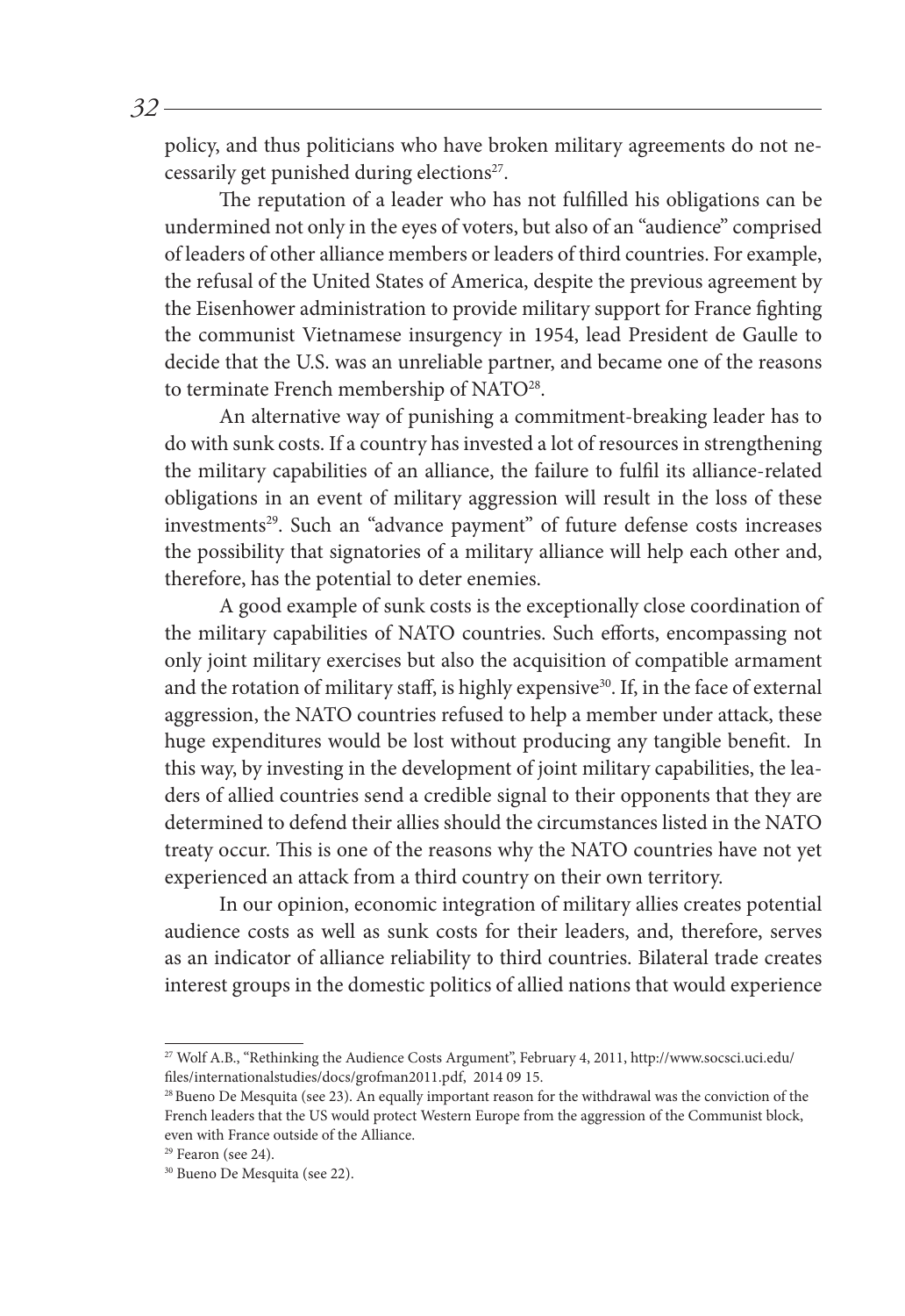considerable losses if their trading partners were to be attacked by third countries. These interest groups might become an attentive audience, monitoring the behavior of political leaders, informing voters of treaty non-compliance, forming negative public opinion for the failure to fulfill treaty obligations, and otherwise punishing politicians for harming business by reneging on their promises to allies.

Although the history of international relations lacks known examples of business communities lobbying governments to honor pledges to military allies, there is no doubt that commercial interests play a role in the formation of foreign policy. Already in the 19th century, Cecil Rhodes (supported by Nathaniel de Rothschild) not only influenced Great Britain's decisions to engage in armed conflicts, but also privately financed wars in Central Africa to benefit his diamond business<sup>31</sup>. More recently, business communities have had a profound impact on their countries' stance in the negotiations over international trade and the liberalization of capital and information flows<sup>32</sup>. Therefore, it is logical to think that the position of powerful business organizations on the fulfilment of alliance obligations could affect the behavior of alliance leaders.

As noticed by Lawrence R. Jacobs and Benjamin I. Page<sup>33</sup>, business organizations have a stronger influence on foreign policy formation than experts, trade unions, or in particular, public opinion. Therefore, even if various interest groups within allied countries have different opinions on the fulfilment of military obligations, business associations with their relatively large resources and experience with political influence should be perceived by re-election-minded politicians as a punishment-capable, and therefore, important audience.

Economic integration can also generate sunk costs for politicians who do not comply with alliance agreements. Policies that stimulate international trade, including reduction or outright elimination of protective tariffs, require significant financial resources. The military defeat of an allied economic partner would destroy the benefits of economic integration, thus "sinking" the resources that a country's leaders have previously invested in the development of economic ties.

Assuming that a country's resources are limited, active economic integration with its alliance partners may generate opportunity costs that can also be treated as sunk costs. Resources spent on stimulating trade with an ally cannot always be used for economic integration with other markets. Thus, if a

<sup>&</sup>lt;sup>31</sup> Ferguson N., *Empire How Britain Made the Modern World* , London: Allen Lane, 2002.<br><sup>32</sup> Bueno De Mesquita (see 22).

<sup>33</sup> Jacobs L.R. & Page B.I., "Who Influences U.S. Foreign Policy?", *The American Political Science Review* 99 (1), 2005, p. 107-123.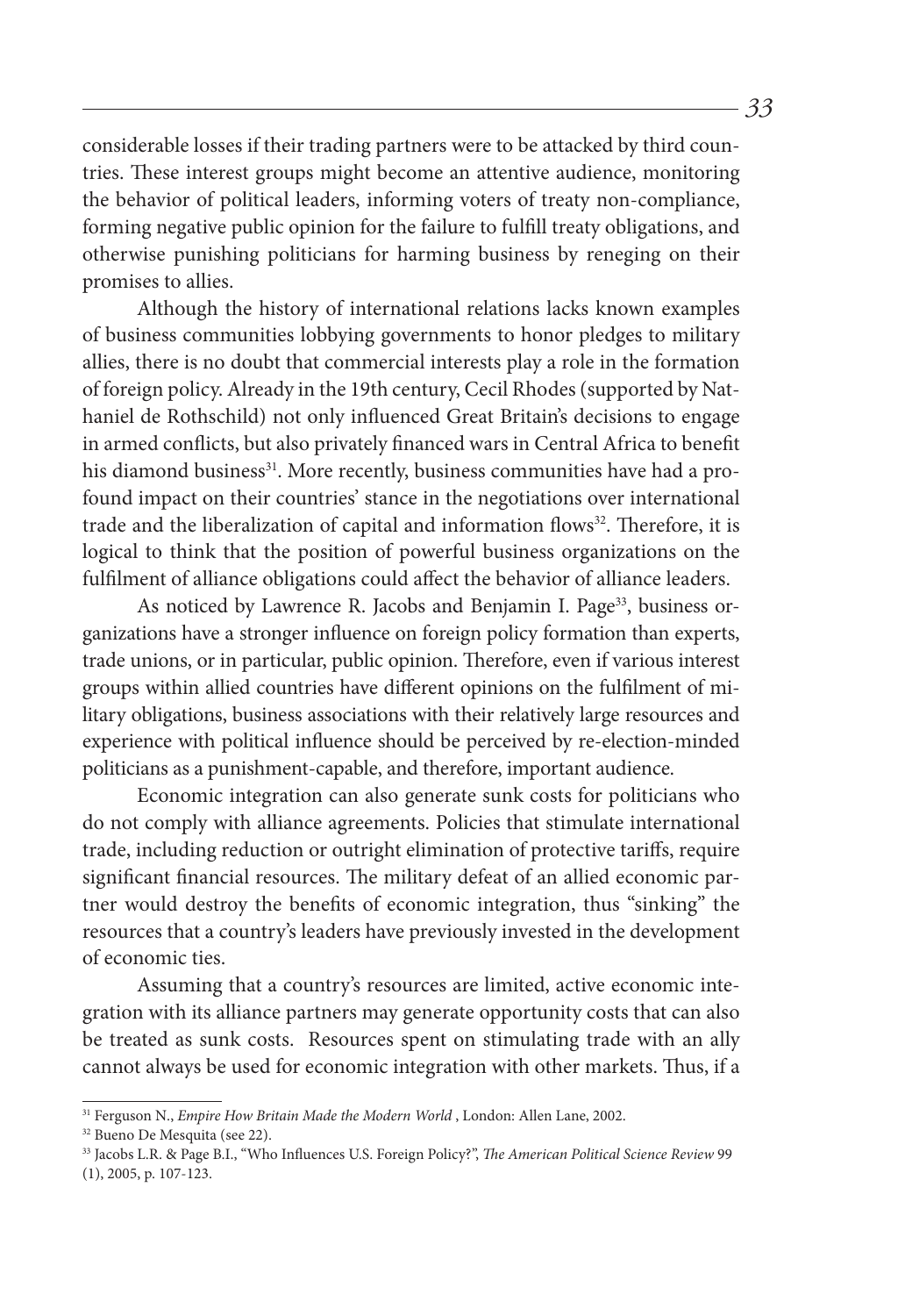country has abandoned its ally to third-party aggression, it then must finance aggressive penetration of alternative markets so as to compensate for the loss of an important economic partner. In the short run, such efforts would produce high and perhaps unplanned costs for the country. Such costs would naturally create political costs for country leaders.

Having considered the costs of military aggression on business communities and on the public finances of economically integrated allies as well as the consequent political costs on the leaders of these countries, we suggest that expansion of intra-alliance trade incentivizes leaders of allied states to honor their military agreements and deters potential third-party aggressors. Therefore trading military alliances should be more successful (i.e., experience third-country aggression less frequently and fight together in the event of such an aggression) than military alliances with weak commercial ties.

### 2. Empirical Study

Since we are interested in the reliability of alliances' defensive role(s), we limit our inquiry in this section only to those military alliance agreements that stipulate for active military support in the event of a conflict, or, in other words, to mutual defense agreements<sup>34</sup>. More precisely, we examine whether the volume of trade between allied states is responsible for the successful performance of alliance functions (i.e., avoiding military conflicts specified in the alliance agreement and defending allies when such conflicts arise) in the case of 61 bilateral fixed-term mutual defense agreements during the period of 1945 through 200335. Of these alliances, 32 (or 52.5%) have concluded their term without violating their commitments.

Such a study, to be sure, has some limitations. Bilateral alliances constitute 77% of all mutual defense agreements signed between 1945 and 2003 (fixed-length bilateral alliances constitute  $62\%$  of these agreements).<sup>36</sup> There is a reason to believe that trade flows among countries in multilateral alliances

<sup>34</sup> Bueno De Mesquita (see 22).

<sup>&</sup>lt;sup>35</sup> During the timespan of our study, 95 bilateral fixed-term mutual defense agreements have been signed. Unfortunately, the lack of data on bilateral trade flows prevents us from analyzing all the alliances that meet our study criteria. The sample consists of 61 military alliances, members of which have reported their trade data for the duration of an alliance with no more than two missing data points (years) as accounted by the database *The Correlates of War Project (COW).* The missing data have been imputed by means of calculating a linear trend between the values on both sides of the missing data.

<sup>36</sup> Leeds B.A., Rice University, *The Alliance Treaty Obligations and Provisions Project (ATOP)*, July 2005, http://atop.rice.edu/, 2014 09 15.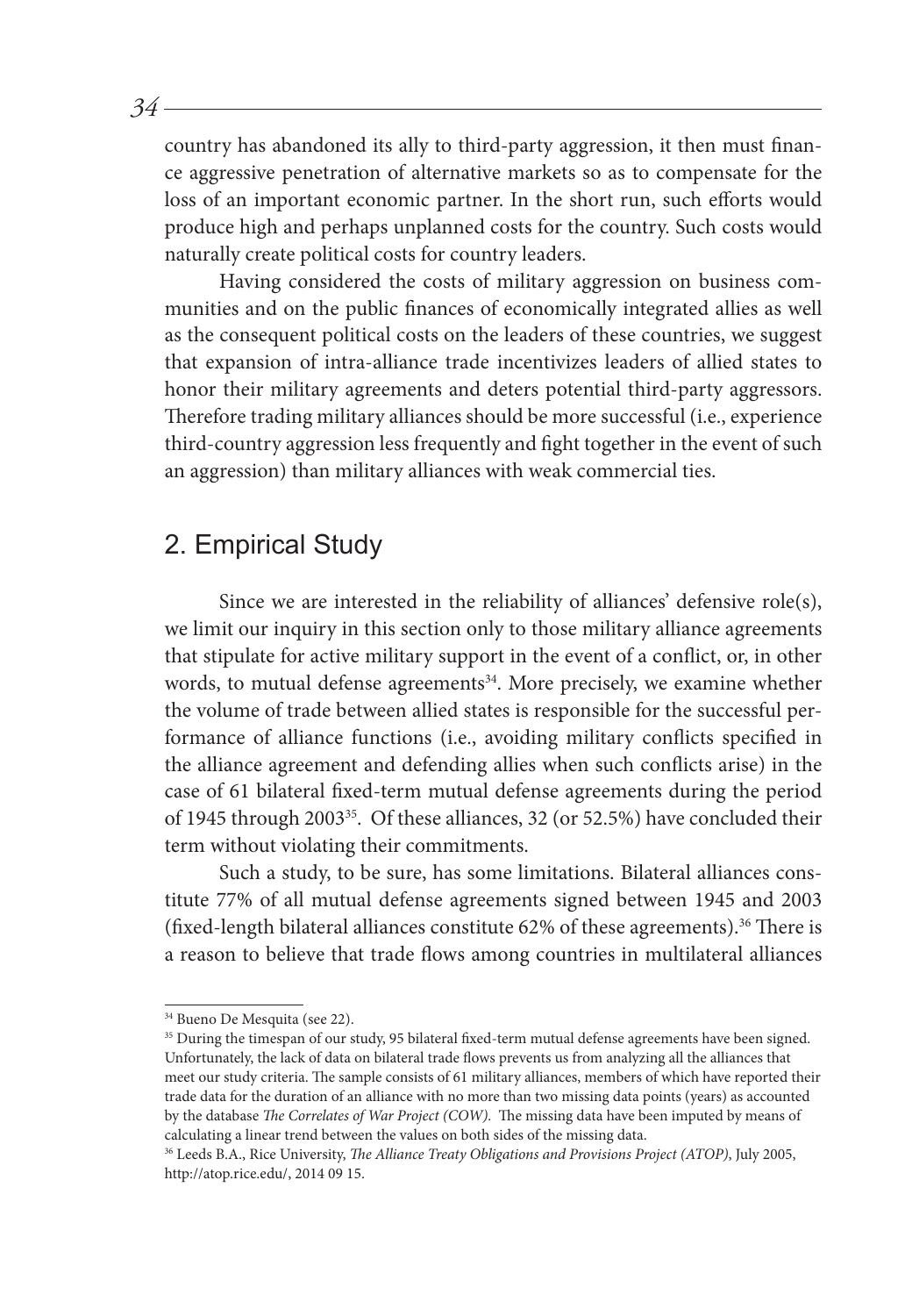send less accurate signals to potential aggressors than in the case of bilateral alliances. For example, in a trilateral alliance, if countries A and B trade intensively with one another but not with their ally C, a potential aggressor might start doubting whether countries A and B are willing to fulfill their alliance obligations to country C. Therefore growth in bilateral trade between some members of a multilateral alliance may not necessarily have a deterring effect against attacks on other allies (and thus on the alliance as a whole).

However, taking into consideration the measurement complications of aggregate trade flows and their variation—in time as well as among the members of multilateral alliances—we have limited our sample to bilateral military alliance agreements, leaving the possible effect of trade on the reliability of multilateral alliances for future research. Verification of our hypothesis in the context of bilateral military alliance agreements will allow for formulating better hypotheses about multilateral alliances.

Concerns about the validity of our findings might also be raised by the fact that 49% of the members of bilateral military alliances in our sample have simultaneously belonged to multilateral mutual defense agreements. Of particular concern are the 21% of bilateral alliances formed by the members of the Warsaw Pact. It is reasonable to assume that participation in the same multilateral alliance might influence the reliability of a bilateral military partnership. Especially in the case of the Warsaw Pact, bilateral mutual defense agreements of its member states could be dismissed as uninformative for the purpose of our study, since foreign policies of the socialist countries depended to a large degree on instructions from the USSR. Despite the strength of economic ties between any two countries of the communist bloc, their behavior in the event of an aggression against their ally would be determined by Moscow and not by the lobbying of directors of domestic state-owned enterprises.

Nevertheless, there are reasons to question the confounding effect of simultaneous membership in several alliances. Out of eight multilateral military agreements overlapping with bilateral alliances in our sample, four have been terminated due to a "violation of provisions by one or more members, including willful abrogation before the scheduled termination date."<sup>37</sup> Such a failure to meet alliance commitments implies a limited reliability and deterrent capacity of these multilateral military agreements. In fact, it is not inconceivable that leaders enter bilateral mutual defense agreements in order to compensate for perceived ineffectiveness of multilateral alliances their countries belong to. To control for the effect of simultaneous alliance membership,

<sup>37</sup> *Ibidem.*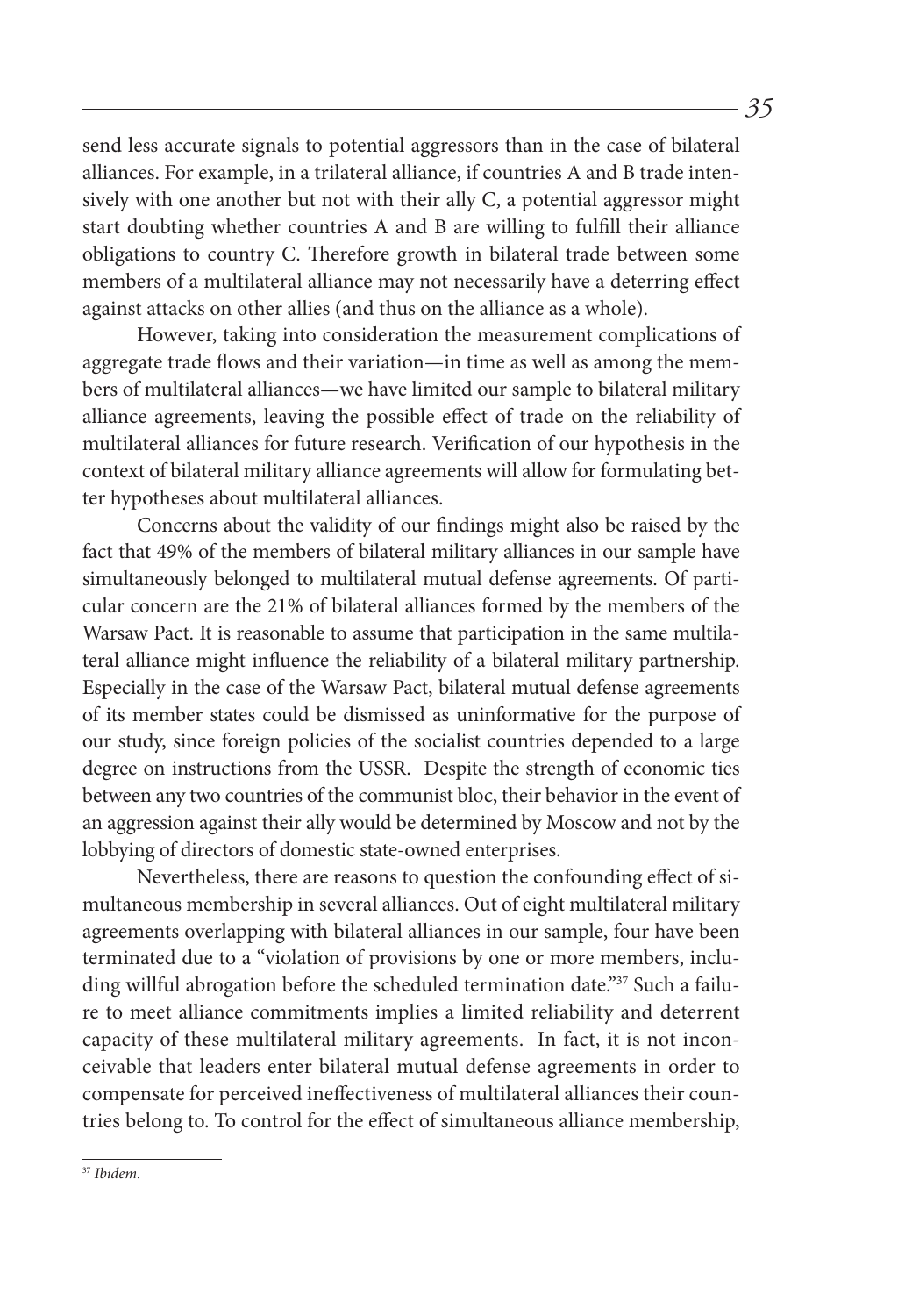we have estimated a version of our empirical model with a categorical variable representing overlapping alliances: we observed no statistically significant relationship between membership in multilateral alliances and reliability of a bilateral alliance and the effects of all other variables remained unchanged.

Finally, it is worthwhile mentioning the issue of a possible endogenous relationship between trade and military alliances<sup>38</sup>. Since allies are both likely to trade with one another, it may seem that our proposed causal relationship between trade and alliance reliability can be interpreted conversely: the more reliable a military alliance, the more mutual trade business communities of the alliance conduct. We believe, however, that such an endogenous mechanism does not exist. Although business leaders can easily see whether their countries are linked with their trading partners through a military alliance, they cannot easily tell if the alliance obligations are credible or if they are just a cheap talk. The dependent variable of our hypothesis is the deterrent potential of an alliance rather than the existence of an alliance *per se*, and we do not think that this relatively obscure factor can influence the choices of trade markets. On the contrary, we believe that externally induced choices of export and import markets signal determination of allies to fulfill obligations laid out in an alliance treaty.

The model of our empirical study is listed below:

VIOLATION= $\alpha + \beta_1 TA + \beta_2 TSD + \beta_3 SR + \beta_4 ND + \beta_5 MA + \beta_6 N + \beta_7 INTER + ε$ INTER Ξ{ø; TA\*TSD; TA\*SR; TA\*ND; TA\*MA; TA\*N}

The dependent categorical variable VIOLATION is coded as 1 if an alliance was terminated because of a violation of its treaty obligations by one or more member countries, and 0 otherwise. This variable appropriately measures the reliability of a military alliance because reliable alliances (i.e., the ones that signal credible commitments to defending the allies) come under thirdparty aggression less frequently, thus losing an opportunity to violate treaty obligations. If an enemy disregards the demonstrated determination to fight together, reliable allies should not fail to provide their partners with military support. The values of this variable have been obtained from the database *The Alliance Treaty Obligations and Provisions Project (ATOP)39.*

The independent variable TA indicates the average share of trade (im-

<sup>38</sup> Long A.G. & Leeds B.A., "Trading for Security: Military Alliances and Economic Agreements", http:// atop.rice.edu/download/publications/LongLeedsJPR.pdf, 2014 09 15.

<sup>&</sup>lt;sup>39</sup> Leeds (see 36).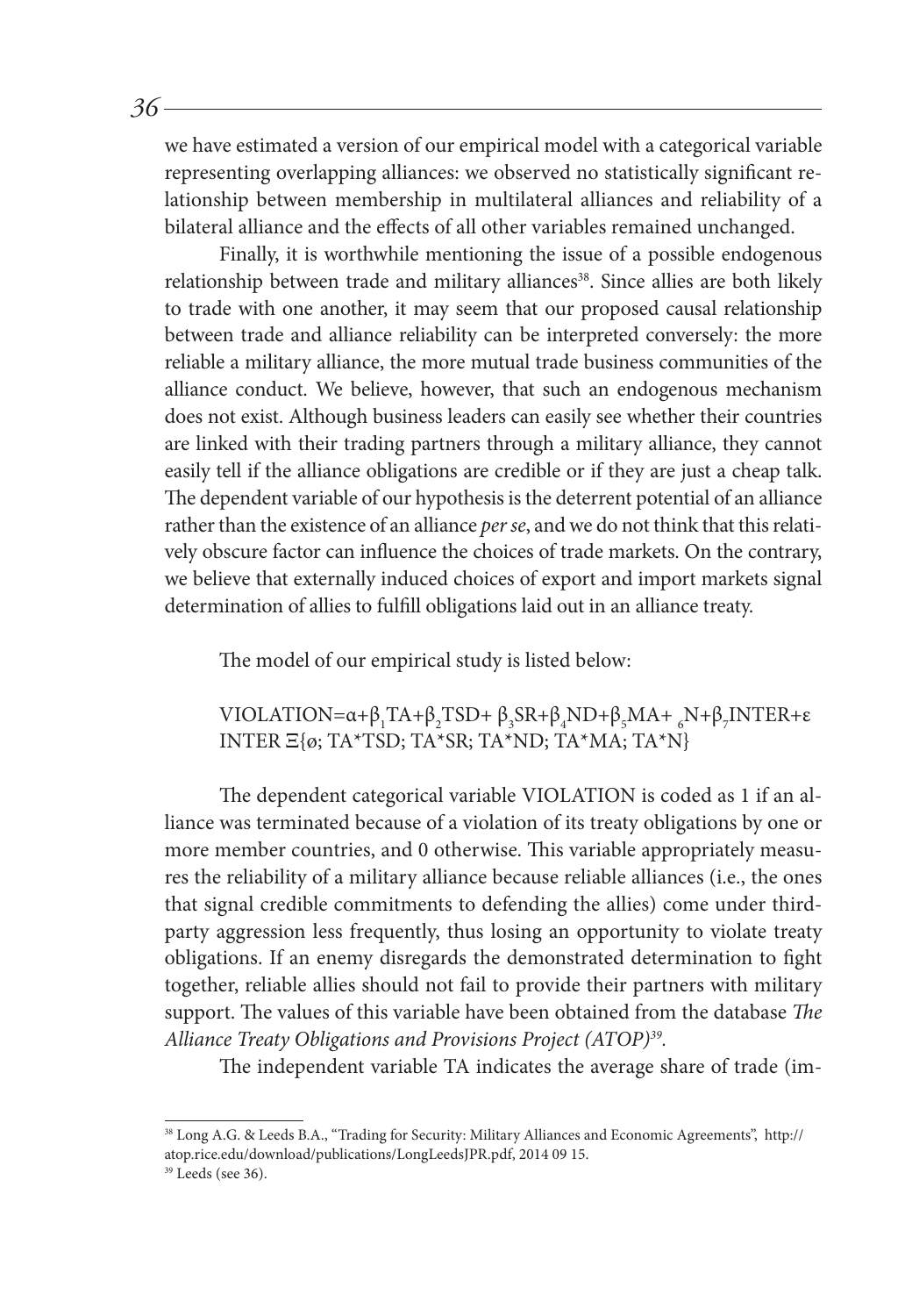ports and exports) between alliance member countries out of the total trade of these countries during the term of a military alliance. Our hypothesis suggests that an increase in the average trade volume will have a significant negative effect on the possibility that an alliance will terminate due to violations of treaty provisions. The values of this variable can be found at the database *The Correlates of War Project (COW)40.*

The variable TSD denotes variation of trade volumes, measured as a standard deviation of the variable TA during the alliance term. High values of this variable indicate that the volume of trade between allies had been fluctuating from year to year. Assuming that unstable trade translates into a lower interest of business communities in preserving the trade market, we believe that an increase in the values of the variable TSD will have a positive impact on the possibility that allies will violate their obligations.

The variable SR represents the values of the Signorino-Ritter score calculated on the global scale. Ranging from –1 to 1, the Signorino-Ritter score shows the extent of an overlap between alliance portfolios of military partners.<sup>41</sup> Higher values of the SR variable mean that both allies have signed many separate military cooperation agreements with the same third countries<sup>42</sup>. In such a way, the Signorino-Ritter score indicates that interests and values of alliance partners coincide with each other.

The similarity of alliance portfolios is important to our analysis due to its potential effect on a country's determination to defend an alliance partner. Similar interests and values might also influence the trade volumes of allies, possibly creating a problem of correlation between independent variables (collinearity) for our empirical study. We have ruled this concern out, however, as correlation between the Signorino-Ritter score and the average share of bilateral trade (TA) has turned out to be very weak ( $r = 0.2$ ,  $p = 0.13$ .) Therefore, we have included SR in the empirical model, expecting this variable to have a significant negative effect on the possibility that allies will violate the obligations laid out in the treaty. The values of SR can be obtained from the database *The Expected Utility Generation and Data Management Project (EUGene)43.*

The variable ND is a categorical variable that takes the value of 1 if at le-

<sup>40</sup>*The Corrlelates of War Project*, June 20, 2006, http://www.correlatesofwar.org/, 2014 09 15. 41 Signorino C.S. & Ritter J.M., "Tau-b or Not Tau-b: Measuring the Similarity of Foreign Policy Positions",

*International Studies Quarterly* 43 (1). 1999, p. 115-144.

<sup>42</sup> D'Orazio V., "Advancing Measurement of Foreign Policy Similarity: Draft v.4", September 5, 2013, http:// vitodorazio.weebly.com/uploads/1/3/0/2/13026085/policy\_similarity.pdf , 2014 09 15.

<sup>43</sup> Bennett D.S. & Stam, III, A.C., *The Expected Utility Generation and Data Management Project (EUGene*), June 9, 2000, http://www.eugenesoftware.org/, 2014 09 15.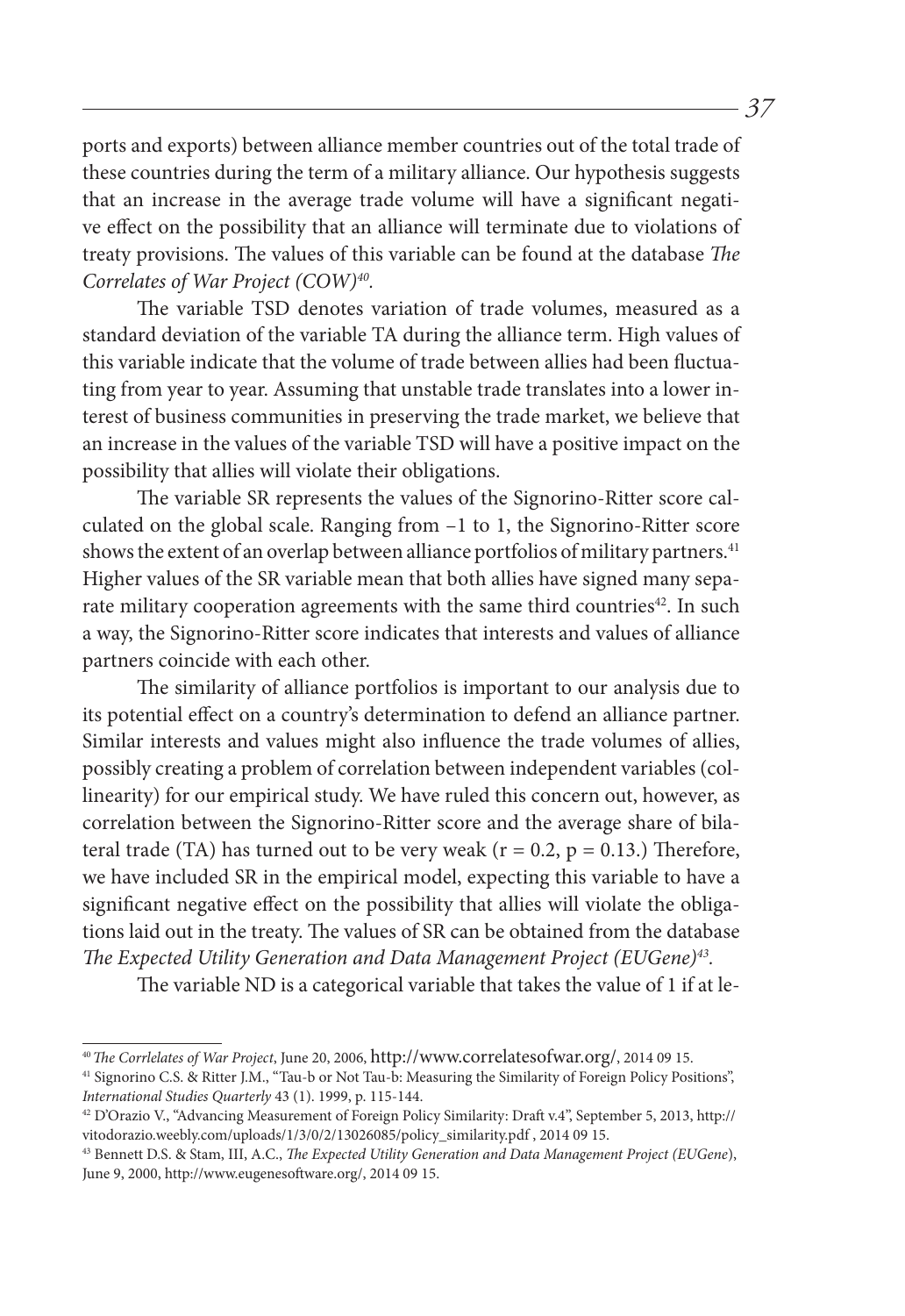ast one allied country was non-democratic (as indicated by a *Polity* score equal to or lower than 6) for at least one year during the alliance term. ND takes the value of 0 when two democracies sign and maintain a military alliance agreement. Some scholars suggest that autocratic leaders are less dependent upon the public opinion in their countries,<sup>44,45</sup> and they are therefore less susceptible to audience costs associated with the breaking of alliance commitments. For this reason, we believe that variable ND will have a significant positive effect on the probability of treaty provision violations. The values of this variable can be obtained from the database *The Polity IV Project: Political Regime Characteristics and Transitions, 1800-201346.*

The variable MA denotes the asymmetry of allies' military capabilities. According to Morrow<sup>47</sup>, asymmetric alliances last longer and are more successful than symmetric ones. This is due to different goals pursued by allies of different military capabilities: a stronger country guarantees the security of a smaller country in exchange for its "autonomy" and the opportunity to influence the foreign policy of the smaller country. Such a "barter" agreement might remain beneficial for both sides for a long time as the power balance between the two countries does not change quickly. Smaller allies do not abandon their powerful partners (partially because of their restricted "autonomy"), while the defense of the smaller allies does not cost much for the stronger ones. Symmetric alliances, where both members seek security and are unwilling to forego "autonomy", are less reliable due to the partners' ability to change allies and due to the relatively high costs of fulfilling obligations.

The variable MA can also be interpreted as an indirect measure of alliance military capabilities. In our sample, the most asymmetric alliances were formed between the two poles of the global system (the US and the USSR) and their smaller allies. No symmetric alliance was able to exceed the military power of alliances formed by these superpowers. Unsurprisingly, variable MA is very strongly correlated with the military power of the strongest alliance member ( $r = 0.99$ ,  $p = 0.00$ ). If we perceive the military power of an alliance as another deterrent factor, we must expect variable MA to have a significant negative effect on the probability of alliance treaty violations. The indicator of countries' military power can be found in the database *The Correlates of War* 

<sup>44</sup> Bueno de Mesquita B., Morrow J.D., Siverson R.M. & Smith A., "An Institutional Explanation of the Democratic Peace", *American Political Science Review* 93 (4), 1999, p. 791-807.

<sup>&</sup>lt;sup>46</sup> Marshall, M.G., *The Polity IV Project: Political Regime Characteristics and Transitions, 1800-2013*, June 6, 2014, http://www.systemicpeace.org/polity/polity4.htm, 2014 09 15.

 $47$  Morrow (see 10).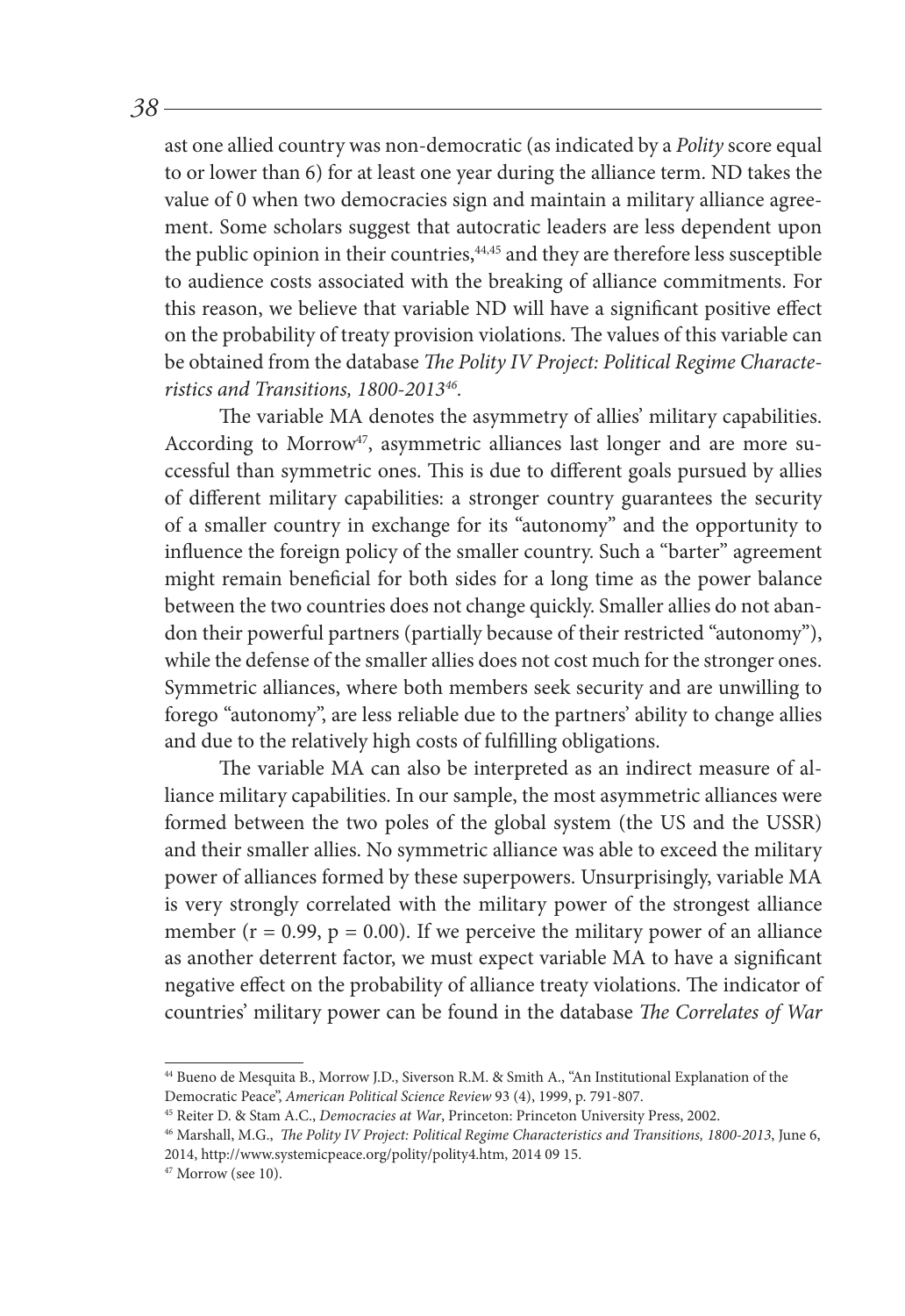*Project (COW)48* under the name *CINC (Composite Index of National Capability).*

The variable N shows whether allied countries are neighbors, i.e., are separated by a land border, by a river or by no more than 24 miles of water<sup>49</sup> (in which case,  $N = 1$ ; otherwise  $N = 0$ ). Since country leaders should perceive aggression against their allied neighbors as more dangerous than aggression against their geographically-distant allies, we expect variable N to have a significantly negative effect on the probability of violations of military alliance treaties. The values of the variable can be obtained from the database *The Correlates of War Project (COW)50.*

Variables belonging to the group "INTER" indicate the joint effect that the variable TA has with every other predictor on the dependent variable VIO-LATION. Table 1 contains the components of the interaction variables.

| <b>Model</b> | <b>Components of Variable INTER</b> | <b>VIF</b> |  |  |
|--------------|-------------------------------------|------------|--|--|
|              |                                     |            |  |  |
| າ            | TA * TSD                            | 12,65      |  |  |
| 3            | TA * SR                             | 11,46      |  |  |
|              | TA * ND                             | 14,9       |  |  |
| 5            | TA * MA                             | 4,12       |  |  |
|              | TA * N                              | 3,31       |  |  |

Table 1. Components of Interaction Variables and Their VIF Indicators<sup>51</sup>

The interaction variables and their interpretation are discussed in detail by Thomas Brambor, William Roberts Clark and Matt Golder<sup>52</sup>. In the context of our work, these variables show how growth in the average trade volume (TA) affects the probability of the violation of alliance obligations, as the values of other independent variables are allowed to vary. For example, in the second model, the coefficient  $\beta_1$  indicates how growth in trade affects the possibility that alliance partners will break their commitments, *but only if* TSD = 0, or in other words, if trade volume is stable year after year throughout the alliance term. In a more realistic case where TSD is equal to any positive number, for example X, the effect of TA on VIOLATION would be equal to  $\beta_1 + X^*\beta_8$ . Other interaction variables can be interpreted similarly.

<sup>48</sup>*The Corrlelates of War Project*, June 20, 2006, http://www.correlatesofwar.org/, 2014 09 15. 49 The specific water-distance has been taken from the classifications of the *EUGene* database. 50 *Ibidem.*

<sup>51</sup> Authors' calculations.

<sup>52</sup> Brambor T., Clark W.R. & Golder M., "Understanding Interaction Models: Improving Empirical Analyses", *Political Analysis* 14, 2006, p. 63-82.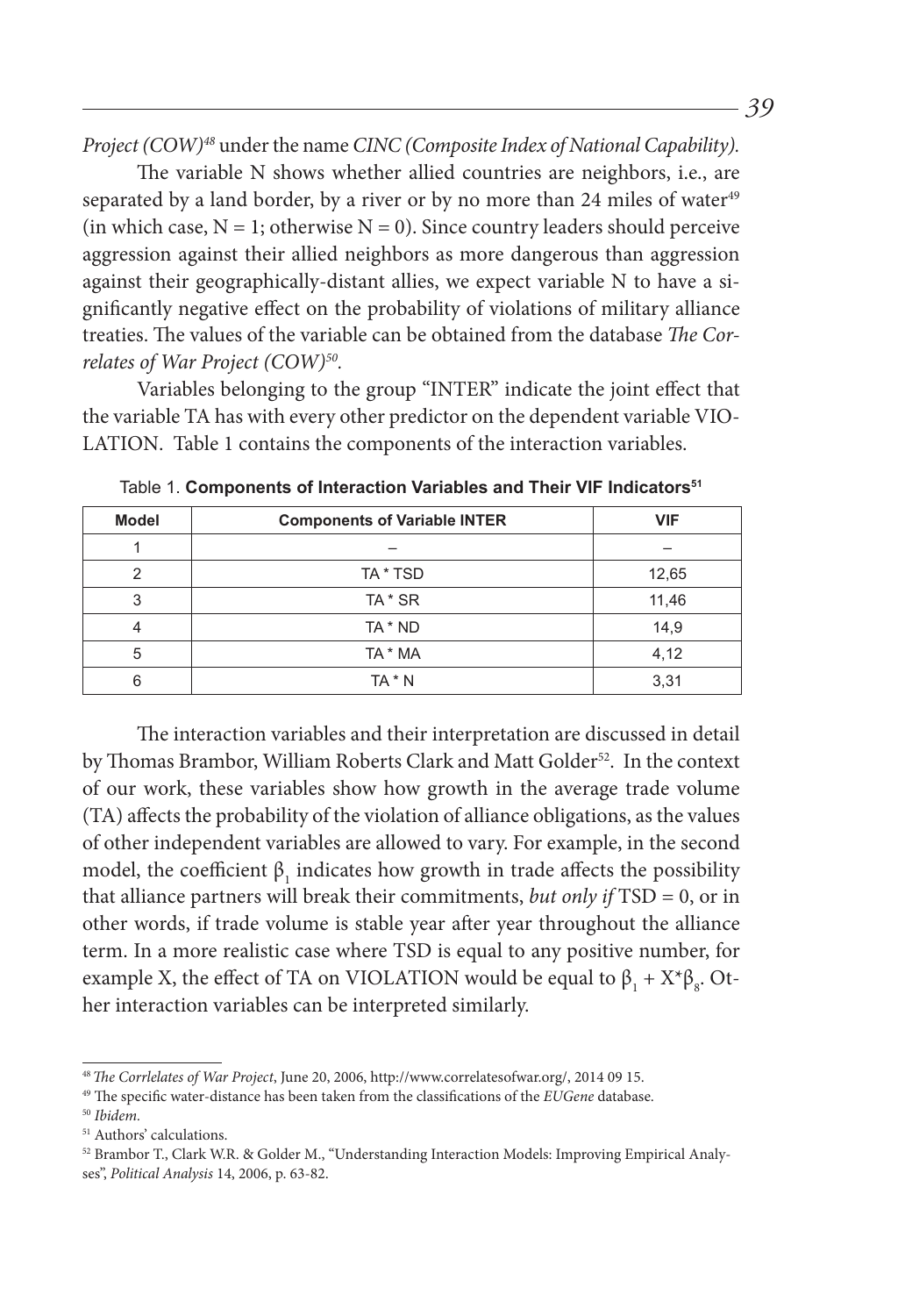We expect that an increase in bilateral trade will have a particularly strong negative impact on the probability of an alliance ending in a violation if trading allies have similar alliance portfolios (SR is close to 1); if military power of allied countries is asymmetric (high values of MA); and if allies have a common land or water border  $(N = 1)$ . On the other hand, we believe that the effect of trade on alliance reliability will be less pronounced if trade volume between allies is unstable (high values of TSD) or when at least one ally is nondemocratic (ND = 1).

It should be noted that in some cases the inclusion of the variable INTER in the model has resulted in collinearity of the independent variables (see the VIF indicators in Table 1). The consequence of this correlation is an increase in the error terms of the regression coefficients<sup>53</sup>, which can lower the statistical significance of the coefficients. However, replication of the regression analysis without interaction variables does not change the signs of the coefficients or their significance.

We estimate our model by means of a logit regression method that assesses the probability that a dependent variable is equal to 1 (in the case of this study – the probability that an alliance is terminated due to violations of treaty provisions), assuming this probability to be a logistic function of independent variables<sup>54</sup>. Regression coefficients obtained by this method indicate a change in a logit (a natural logarithm of an odds ratio of the dependent variable) when an independent variable changes by one unit, keeping all other variables constant. The exponents of regression coefficients, then, indicate changes in the actual relative risk that an alliance will end due to treaty violations, attributable to variation in the independent variables. In other words, a statistically significant positive coefficient implies a positive effect of an independent variable on VIOLATION.

The goodness of fit statistics listed below indicate that our models explain from 17% to 31% of the variation in the dependent variable and correctly predict from 79% to 84% of the alliance termination cases. All versions of the model show that the empirical data correspond to the expectations of our hypothesis. Notably, in all models, an increase in the average amount of trade (TA) has a statistically significant negative effect on the probability that an alliance will terminate due to the unwillingness of its leaders to fulfil obligations laid out in the alliance treaty.

<sup>53</sup> Robinson C. & Schumacker R.E., "Interaction Effects: Centering, Variance Inflation Factor, and Interpretation Issues", *Multiple Linear Regression Viewpoints* 35 (1), 2009, p. 6-11.

<sup>54</sup> Long J.S. & Freese J., *Regression Models for Categorical Dependent Variables Using Stata*, 3rd ed. College Station, TX:Stata Press, 2014.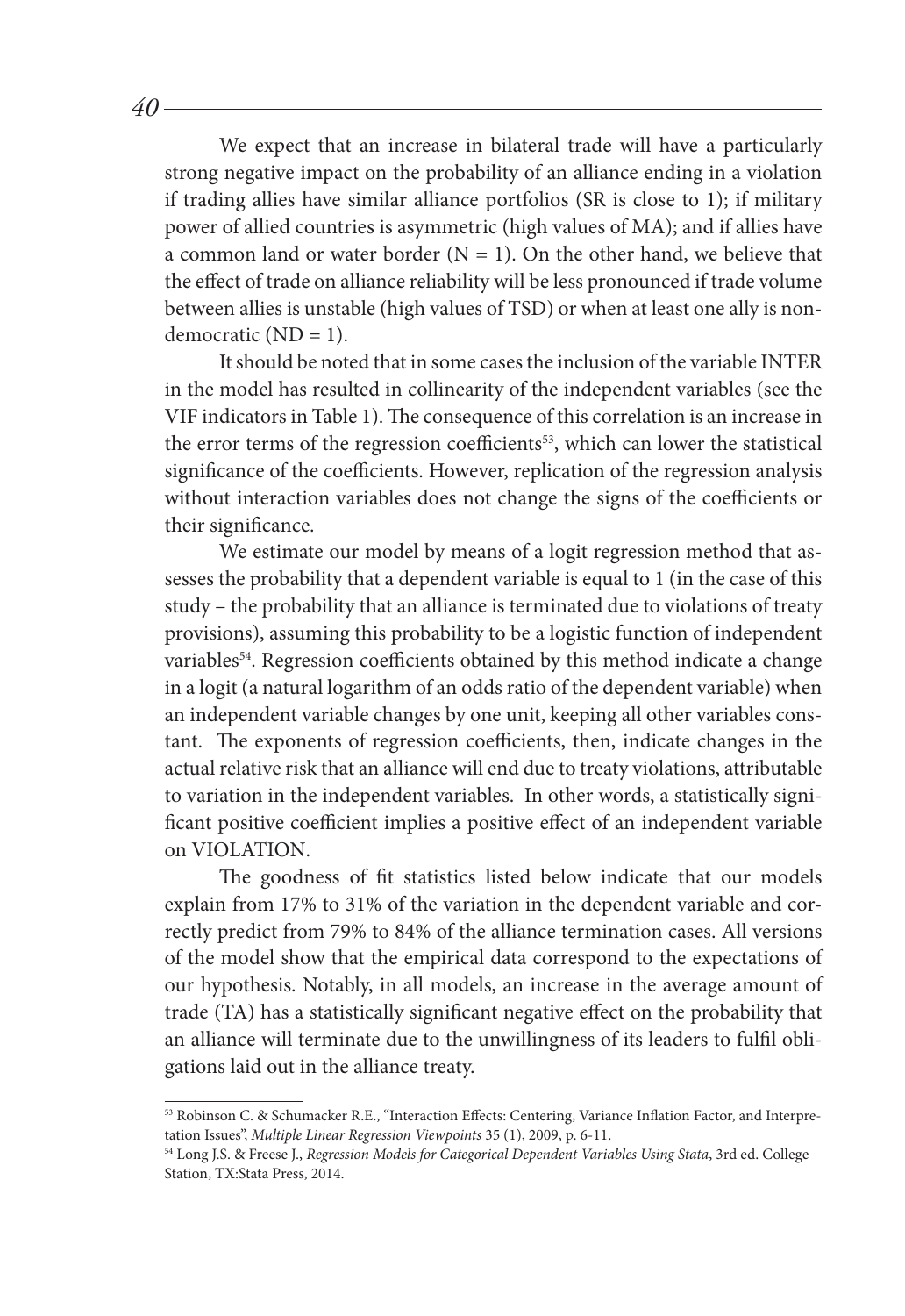As expected, the variation of trade volume (TSD) has a significant positive impact on the probability of treaty violations. However, these variables (TA and TSD) do not interact with each other: the negative effect of an increase in the average amount of trade does not change when variation in trade volume goes up or down; likewise, the positive effect of the variability in trade volume remains stable irrespective of the amount of intra-alliance trade.

| <b>Variables</b> | <b>Models</b> |                  |                |              |                |              |             |  |
|------------------|---------------|------------------|----------------|--------------|----------------|--------------|-------------|--|
|                  | $\mathbf{1}$  | 1al <sup>1</sup> | $\overline{2}$ | 3            | $\overline{4}$ | 5            | 6           |  |
| <b>TA</b>        | $-119.14***$  | $-117.13***$     | $-123.17***$   | 385.61**     | 94.74          | $-122.77***$ | $-48.87$    |  |
|                  | (41.94)       | (42.31)          | (43.90)        | (168.13)     | (63.22)        | (42.63)      | (53.13)     |  |
| <b>TSD</b>       | 237.94***     | 230.77***        | 166.19         | 384.93***    | 274.23***      | 238.58***    | 208.27**    |  |
|                  | (72.32)       | (75.96)          | (122.82)       | (119.24)     | (85.58)        | (71.92)      | (81.39)     |  |
| <b>SR</b>        | $-4.09**$     | $-3.93**$        | $-4.03**$      | $-1.51$      | $-4.55**$      | $-4.12**$    | $-3.94**$   |  |
|                  | (1.83)        | (1.87)           | (1.81)         | (1.52)       | (2.22)         | (1.84)       |             |  |
|                  |               |                  |                |              |                |              | (1.69)      |  |
| <b>ND</b>        | 1.87          | 1.93             | 1.95           | $3.57***$    | $4.42***$      | 1.89         | 1.74        |  |
|                  | (1.48)        | (1.48)           | (1.56)         | (1.18)       | (1.66)         | (1.48)       | (1.27)      |  |
| <b>MA</b>        | $-18.20**$    | $-18.57**$       | $-17.73**$     | $-33.21***$  | $-21.89**$     | $-20.64*$    | $-16.40*$   |  |
|                  | (8.01)        | (8.04)           | (8.17)         | (11.12)      | (10.18)        | (11.59)      | (8.84)      |  |
| N                | 196**         | $1.94**$         | $1.91**$       | $2.00**$     | $1.98**$       | $1.91**$     | $3.03***$   |  |
|                  | (0.77)        | (0.78)           | (0.75)         | (0.95)       | (0.81)         | (0.79)       | (1.12)      |  |
| <b>MLA</b>       |               | $-0.21$          |                |              |                |              |             |  |
|                  |               | (0.63)           |                |              |                |              |             |  |
| TA*TSD           |               |                  | 1495.16        |              |                |              |             |  |
|                  |               |                  | (2294.79)      |              |                |              |             |  |
| TA*SR            |               |                  |                | $-638.94***$ |                |              |             |  |
|                  |               |                  |                | (196.05)     |                |              |             |  |
| TA*ND            |               |                  |                |              | $-239.62***$   |              |             |  |
|                  |               |                  |                |              | (87.39)        |              |             |  |
| TA*MA            |               |                  |                |              |                | 180.71       |             |  |
|                  |               |                  |                |              |                | (373.98)     |             |  |
| TA*N             |               |                  |                |              |                |              | $-123.59**$ |  |
|                  |               |                  |                |              |                |              | (57.06)     |  |

Table 2. **The Effect of Bilateral Trade and Other Variables on the Probability**  of the Violations of Alliance Obligations<sup>55</sup>

<sup>&</sup>lt;sup>I</sup> Here we report the estimates of model 1, obtained while controlling for the participation of the members of some bilateral alliances in multilateral mutual defense agreements.

<sup>55</sup> Authors' calculations.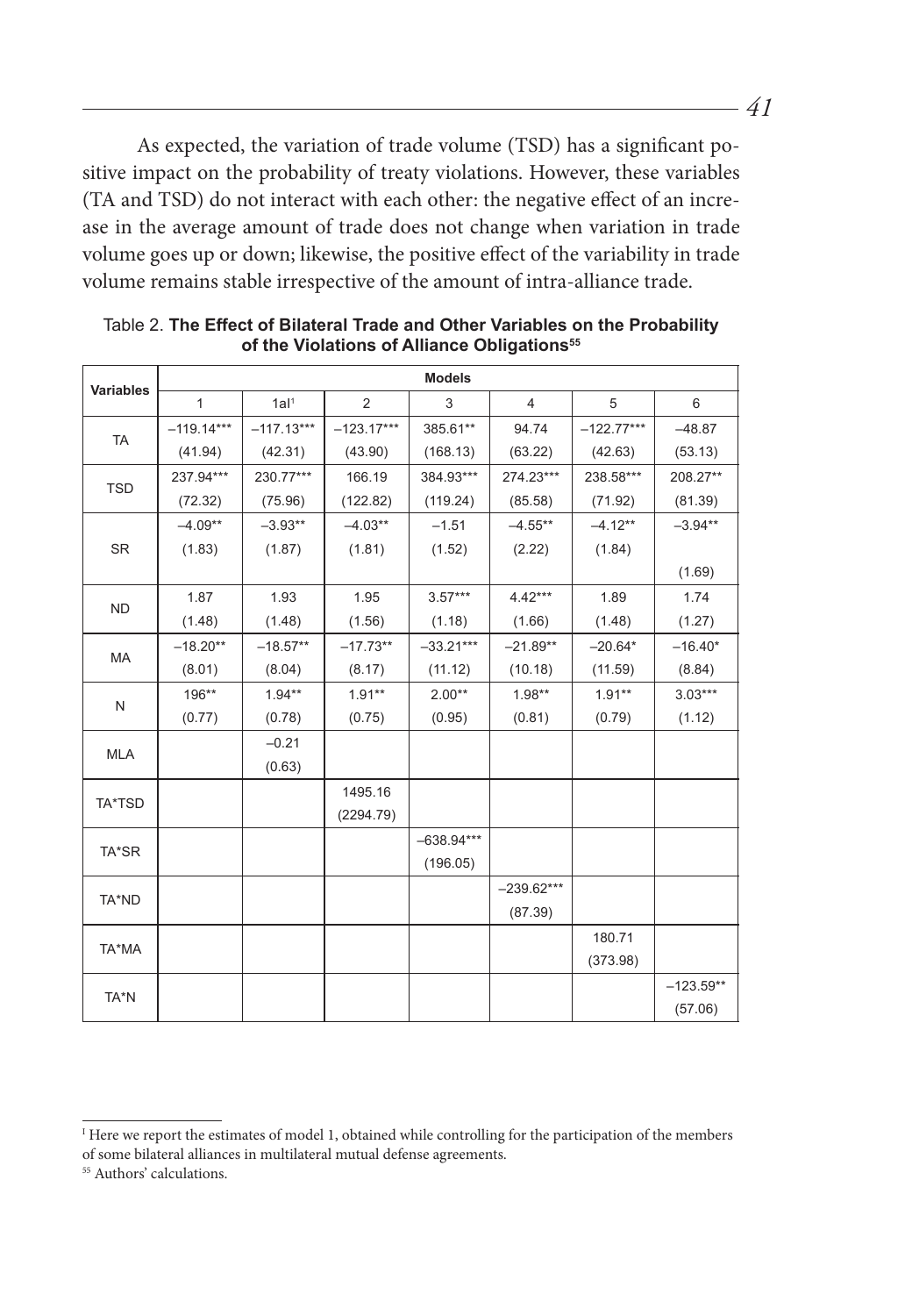|                         | <b>Models</b> |       |       |       |       |       |       |
|-------------------------|---------------|-------|-------|-------|-------|-------|-------|
| Diagnostic indicators   |               | 1a    | 2     | 3     | 4     | 5     | 6     |
| Pseudo $R^2$            | 0.20          | 0.17  | 0.18  | 0.31  | 0.22  | 0.17  | 0.21  |
| <b>Akaike Criterion</b> | 67.76         | 69.71 | 69.52 | 58.43 | 66.12 | 69.68 | 66.54 |
| Correct predictions %   | 78.70         | 80.30 | 82.00 | 83.60 | 80.30 | 78.70 | 82.00 |

Table 3. **Goodness of fit indicators<sup>56</sup>**

Consistent with our expectations, the similarity of allies' values (expressed by the overlap of alliance portfolios – the Signorino-Ritter score) has a statistically significant negative effect on the dependent variable VIOLATION. Also this variable displays an interesting interaction with trade volume. If countries do not share many similar values (and, accordingly, have not entered into many agreements with common allies outside the alliance), then an increase in trade between such countries has a strong *positive* effect on the possibility that at least one of the countries will not meet its obligations in the event of a military conflict. However, if countries share similar values and have the same friends outside the alliance, an increase in trade has a significant negative effect on the probability of VIOLATION.

If at least one of the allies is non-democratic, the probability of the failure to meet alliance obligations increases. However, contrary to our expectations, the growth of intra-alliance trade, when at least one non-democratic member is involved, *decreases* the chance that an alliance agreement will be violated. It seems that trade can be an antidote to the opportunistic international policies of non-democratic leaders. If powerful economic interest groups are present even in dictatorships, as proposed by scholars of authoritarian regimes<sup>57</sup>, they might exert pressure on dictators to fulfill their obligations to alliance partners. We are puzzled, however, by the apparent absence of a significant negative relationship between trade and the violation of alliance commitments in democratic countries. Perhaps this absence can be explained by a small number of alliances consisting of only democratic countries in our sample (12%).

Consistent with our expectations, differing military capabilities of allies decrease the possibility that an alliance will be terminated due to the failure of its members to meet treaty obligations. However, contrary to our expectations, the variable MA does not interact with trade volume. This result indirectly confirms Morrow's conclusion that asymmetric alliance members have diffe-

<sup>&</sup>lt;sup>56</sup> Authors' calculations.

<sup>57</sup> Steinberg D.A. & Shih V.C., "Interest Group Influence in Authoritarian States: The Political Determinants of Chinese Exchange Rate Policy", *Comparative Political Studies* 45 (11), 2012, p. 1405-1434.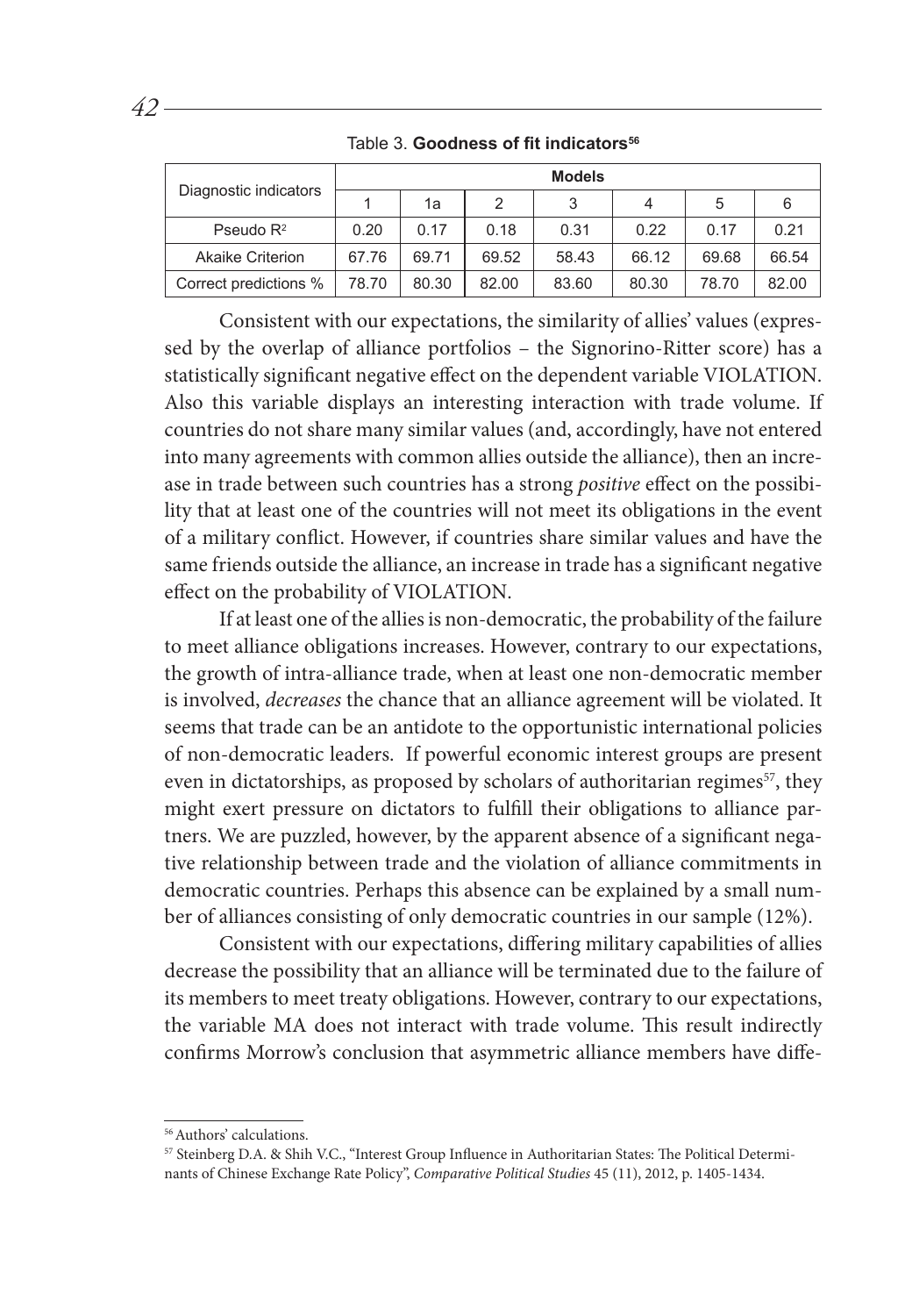rent motives<sup>58</sup>. If a more powerful country agrees to defend its weaker ally so as to expand its political "autonomy" by military means, trade relationships between the two countries may not have an important role in the strategic calculations of the more powerful country.

At first sight, the effect of variable N seems to contradict our expectations, as it shows that neighbors are more likely to violate alliance treaty provisions than geographically distant allies. However, after considering the interaction coefficient, it becomes clear that the negative effect of N exists only in the very unrealistic case when the average trade between alliance partners is equal to 0. In a more realistic case where there is some trade between allies, the effect of variable N on VIOLATION becomes significantly negative.

To sum up, the results of the empirical study fail to reject our hypothesis that intra-alliance trade provides political leaders with incentives to defend their military allies in contingencies defined by alliance treaties and deters potential enemies from escalating such contingencies.

#### Conclusions and Future Research

Our study suggests that trade is truly important for security. Bilateral fixed-term alliances formed by trading partners remain effective until the end of their term significantly more often than military alliances formed between countries not linked by significant trade flows. Such a result is consistent with our hypothesis that bilateral trade serves as a signal of the resolve to defend allies, deters potential aggressors, and ensures the fulfilment of treaty obligations in the event of a military conflict.

Our findings, however, raise the question of the effect of economic integration on the reliability of multilateral military alliances. It is logical to think that intensive trade among all members of an alliance would enhance its reliability. However, equally intensive trade with all allies, especially with the ones that are geographically distant and small, can contradict economic logic<sup>59</sup>. Can military allies enjoy the deterrent effect of trade while trading with just a few members of their alliance? If so, with which ones?

Our study proposes answers to some of these questions. For example, the symmetric growth in trade between allies who share similar interests and values as well as a common border is most beneficial for the viability of bila-

<sup>&</sup>lt;sup>58</sup> Morrow (see 10).

<sup>59</sup> Anderson J.E., "The Gravity Model", Annual Review of Economics 3, 2011, p. 133-160.